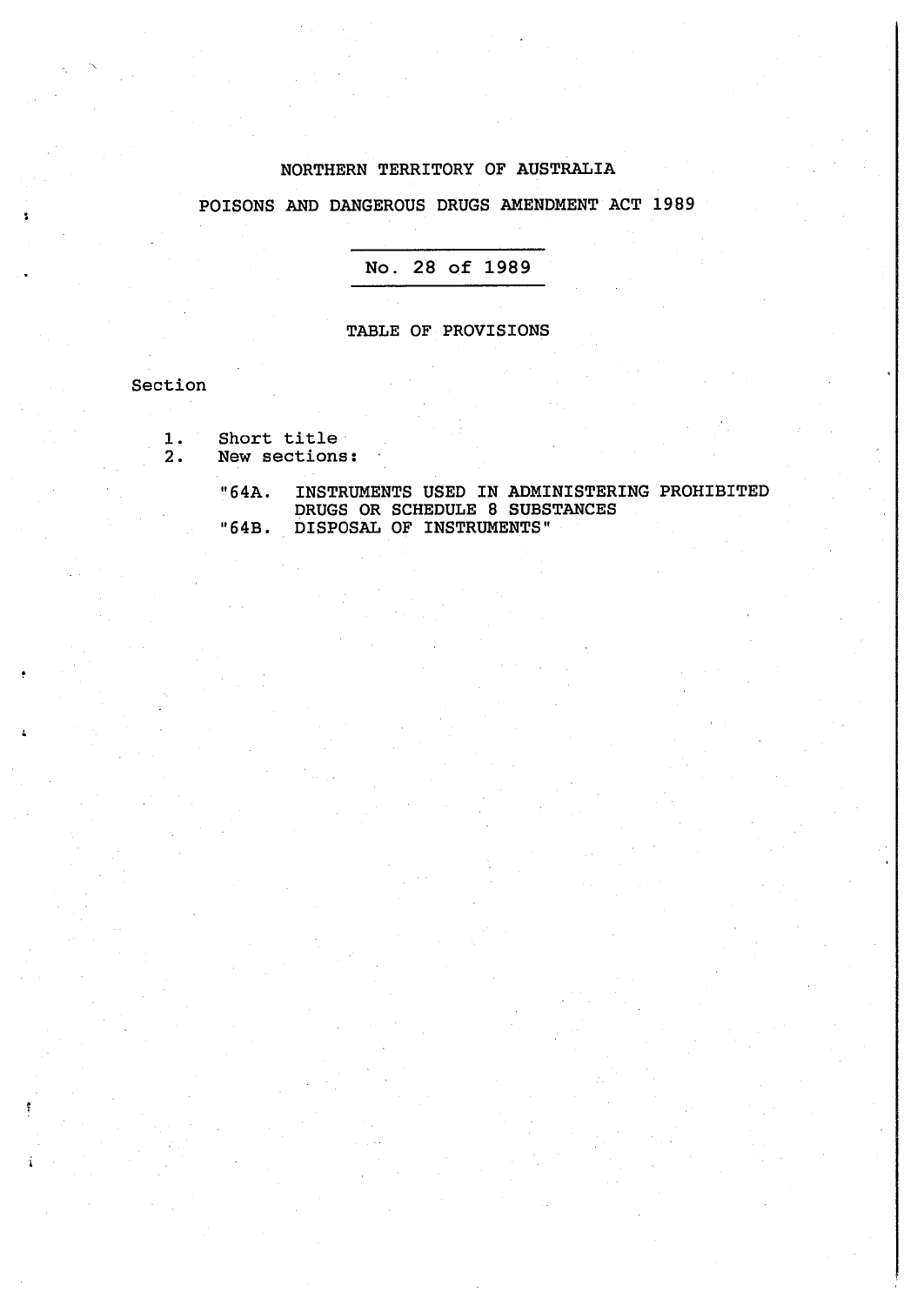

## **NORTHERN TERRITORY OF AUSTRALIA**

**No. 28 of 1989**

# **AN ACT**

to amend the *Poisons and Dangerous Drugs Act* 

**[Assented to 21 June 1989]**

 $B<sup>E</sup>$  it enacted by the Legislative Assembly of the Northern Territory of Australia, with the assent as provided by the *Northern Territory (Self-Government) Act* 1978 of the Commonwealth, as follows:

**1. SHORT TITLE** 

**This Act may be cited as the** *Poisons and Dangerous Drugs Amendment Act 1989.* 

**2. NEW SECTIONS** 

**The** *Poisons and Dangerous Drugs Act* **is amended by inserting after section 64 the following:** 

**<sup>11</sup> 64A. INSTRUMENTS USED IN ADMINISTERING PROHIBITED DRUGS OR SCHEDULE 8 SUBSTANCES** 

11 ( 1) **Notwithstanding section 12 of the Criminal Code, a prescribed person shall not be deemed to have taken part in committing an offence against section 64** of **this Act by reason only of having supplied a hypodermic syringe or needle to another person.** 

11 ( **2) The Minister may, by notice in the** *Gazette,*  **prescribe persons for the purposes of subsection (1).**